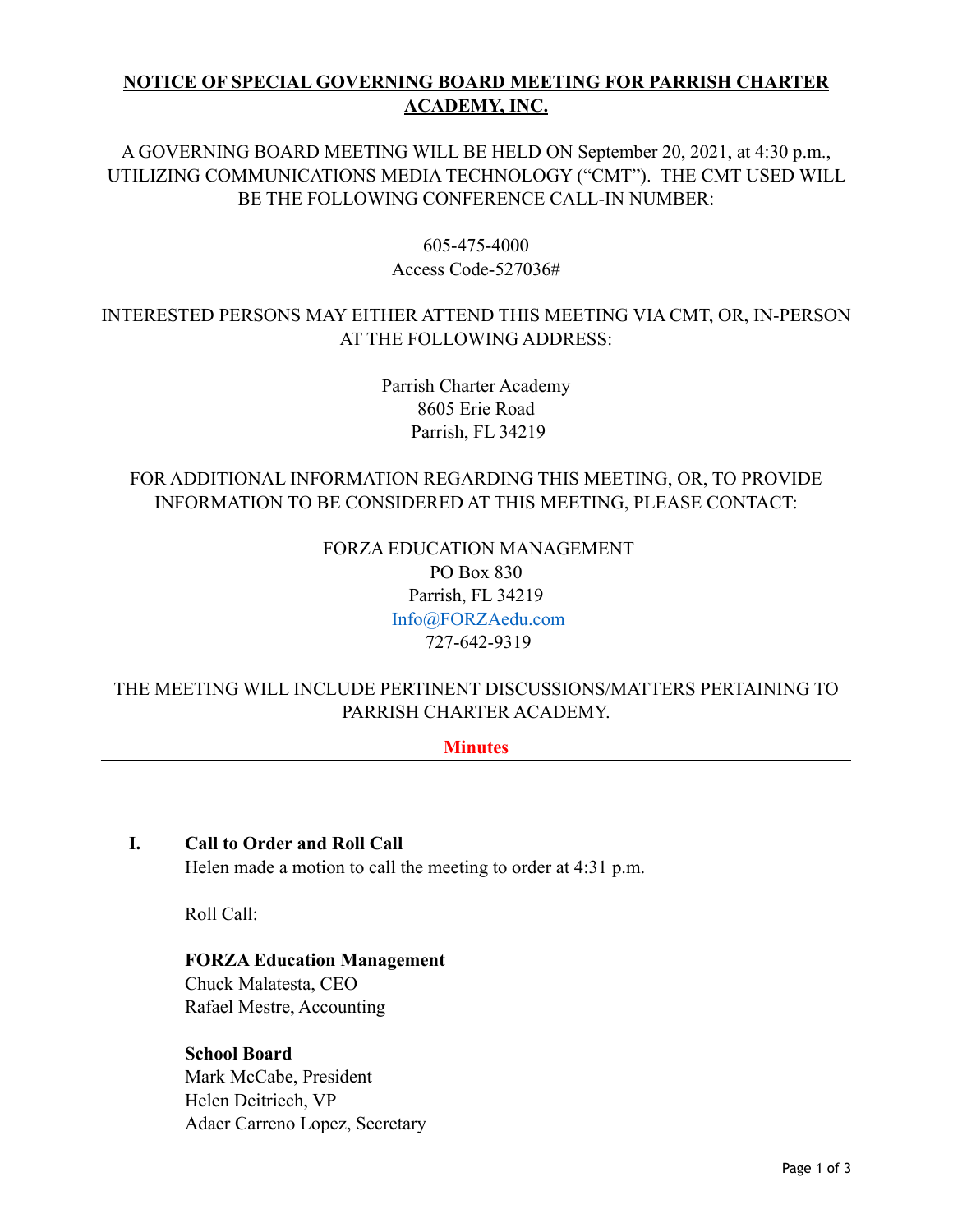#### **II. Approval of Agenda**

Mark made a motion to approve the agenda. Helen seconded the motion and the motion passed unanimously.

- **III. Approval of Minutes: N/A**
- **IV. Old Business: None**
- V. **New Business**

#### **A. Approve Teacher Increase Allocation Plan 21-22**

Mr. Malatesta stated the following: The Governor recently approved additional Teacher Salary Increase Allocation Funds for the 21-22 school year. These funds can only be used to increase teachers' compensation and cannot be used for any other purpose. The amount of funds each school receives varies by county/school, and the increase for each teacher fluctuates depending on where a teacher is on the school's pay scale. In addition, the amount and distribution process of the allocation is determined by the state. The funding increased by 10%; however, there are additional rules around the distribution in that up to 90.9% of the allocation must be used to maintain the raises from last year, and the remainder must be used to increase salaries in the same manner as last year. Unfortunately, the salary increases range from only 0.23% -1.061% due to these restrictions. FORZA created the Teacher Increase Allocation Plan using Building Hopes template. Mr. Malatesta also stated that he did try and see if PCA's budget could handle an additional raise however, the budget could not sustain even an additional 1% raise. Mr. Malatesta stated that everyone is working hard to try and meet our projected enrollment goal of 522. There were no questions from the board since they just had the same meeting for Gulf Coast Charter Academy on September 16, 2021. Helen made a motion to approve the PCA Teacher Increase Allocation Plan. Adaer seconded the motion and the motion passed unanimously.

#### **VI. Reports**

**A. Principal's Report N/A**

#### **B. FORZA Education Management Report N/A**

- VII. **Public Comment-None**
- VIII. **Comments from the Board** (non-agenda items only)
- IX. **\* Reconfirmation of Next Meeting Date:** November 10, 2021
- X. **\*Adjournment**